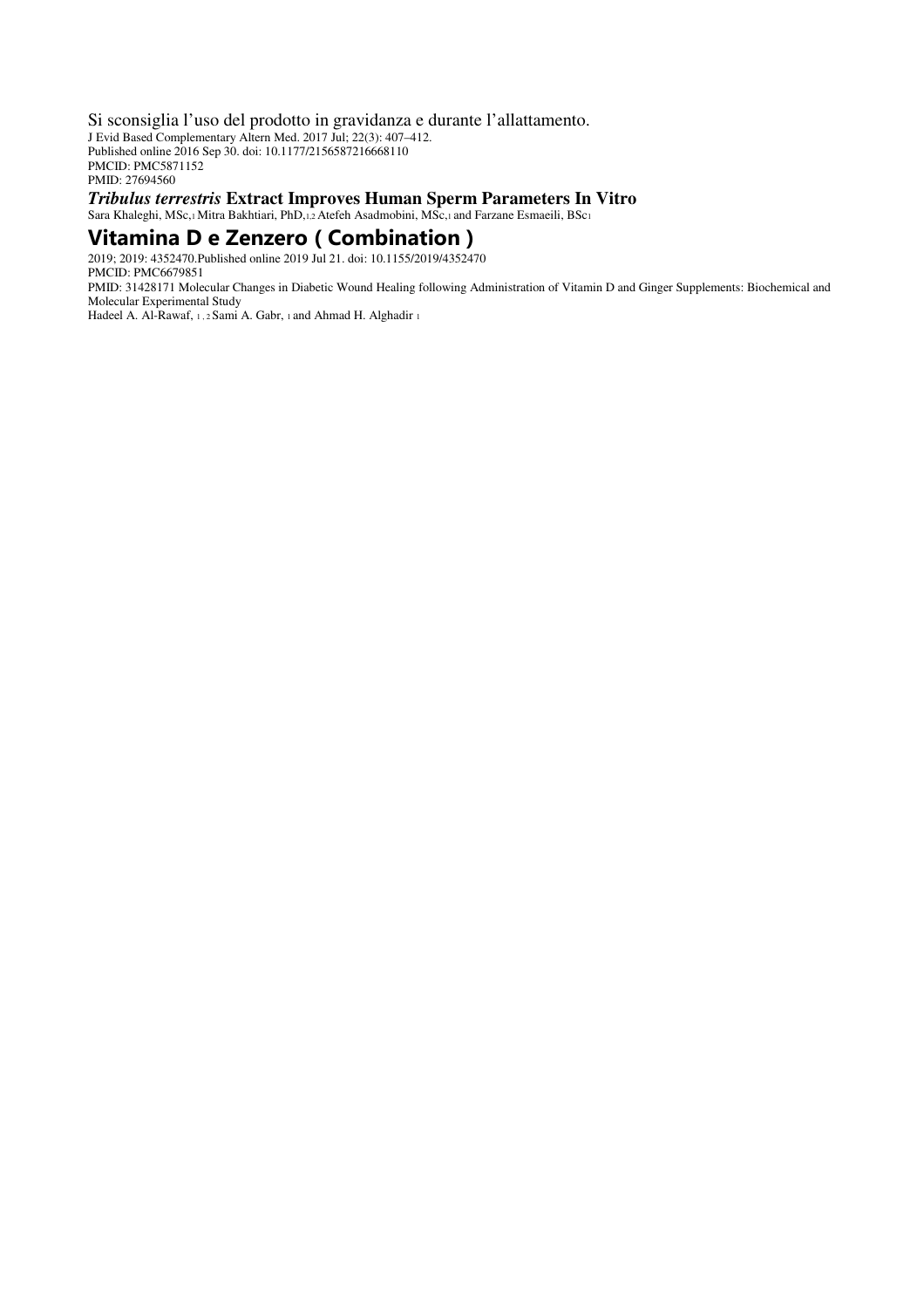# **Zafferano**

Iran J Basic Med Sci. 2018 Nov; 21(11): 1091–1099.doi: 10.22038/IJBMS.2018.31243.7529 PMCID: PMC6251391 PMID: 30483381 **Saffron** *(Crocus sativus)* **petal as a new pharmacological target: a review** 

Azar Hosseini,1 Bibi Marian Razavi,2,3 and Hossein Hosseinzadeh3,4,\*

### **Tribulus Terrestris,Zenzero e Zafferano ( Combination )**

Prz Menopauzalny. 2017 Mar; 16(1): 19–22.Published online 2017 Apr 26. doi: 10.5114/pm.2017.67366 PMCID: PMC5437055

PMID: 28546803 **Effect of** *Tribulus terrestris***, ginger, saffron, and Cinnamomum on menopausal symptoms: a randomised, placebo-controlled clinical trial** 

Simin Taavoni,1,2 Neda Nazem Ekbatani,3 and Hamid Haghani<sup>4</sup>

# **Zafferano**

Iran J Basic Med Sci. 2018 Nov; 21(11): 1091–1099.doi: 10.22038/IJBMS.2018.31243.7529 PMCID: PMC6251391

#### PMID: 30483381 **Saffron** *(Crocus sativus)* **petal as a new pharmacological target: a review**

Azar Hosseini,1 Bibi Marjan Razavi,2,3 and Hossein Hosseinzadeh3,4,\*

Polymers (Basel). 2018 Jul; 10(7): 701.Published online 2018 Jun 25. doi: 10.3390/polym10070701

PMCID: PMC6403654

PMID: 30960626 **Hyaluronic Acid in the Third Millennium** 

Arianna Fallacara, Erika Baldini, Stefano Manfredini,\* and Silvia Vertuani

PLoS One. 2017; 12(5): e0178152.Published online 2017 May 30. doi: 10.1371/journal.pone.0178152

PMCID: PMC5448756

PMID: 28558037 **Inhibition of chronic prostate inflammation by hyaluronic acid through an immortalized human prostate stromal cell line model** 

Ming-Che Liu,1,2,3 Wei-Hong Chen,3,4 Chi-Sheng Chiou,5,6 Wen-Cheng Lo,7,8 Navneet Kumar Dubey,3,4 Yu-Chin Chen,4 Wen-Fu T. Lai,9 Shauh-Der Yeh, 2,10 Han-Sun Chiang, 11, 12 and Win-Ping Deng3, 4, 13,\*

Evid Based Complement Alternat Med. 2017; 2017: 6090269.Published online 2017 Aug 17. doi: 10.1155/2017/6090269 PMCID: PMC5585679

PMID: 28904557 **Ginger Ingredients Alleviate Diabetic Prostatic Complications: Effect on Oxidative Stress and Fibrosis** Basma G. Eid, 1, \*Hala Mosli, 2 Atif Hasan, 3 and Hany M. El-Bassossy 1

## **Licopene,Selenio,Serenoa Repens ( Combination )**

. 2017 Mar; 18(3): 680.Published online 2017 Mar 22. doi: 10.3390/ijms18030680 PMCID: PMC5372690

#### PMID: 28327526 **Survivin and NAIP in Human Benign Prostatic Hyperplasia: Protective Role of the Association of** *Serenoa repens***, Lycopene and Selenium from the Randomized Clinical Study**

Giuseppe Morgia,1 Antonio Micali,2 Mariagrazia Rinaldi,3 Natasha Irrera,3 Herbert Marini,3 Domenico Puzzolo,2 Antonina Pisani,2 Salvatore Privitera,<sup>1</sup> Giorgio I. Russo,1 Sebastiano Cimino,1 Antonio Ieni,4 Vincenzo Trichilo,3 Domenica Altavilla,2 Francesco Squadrito,3 and Letteria Minutoli3,\* Jack A. Schalken, Academic Editor

#### **Serenoa Repens**

. 2020 Apr; 9(4): 957.Published online 2020 Mar 30. doi: 10.3390/jcm9040957 PMCID: PMC7230740